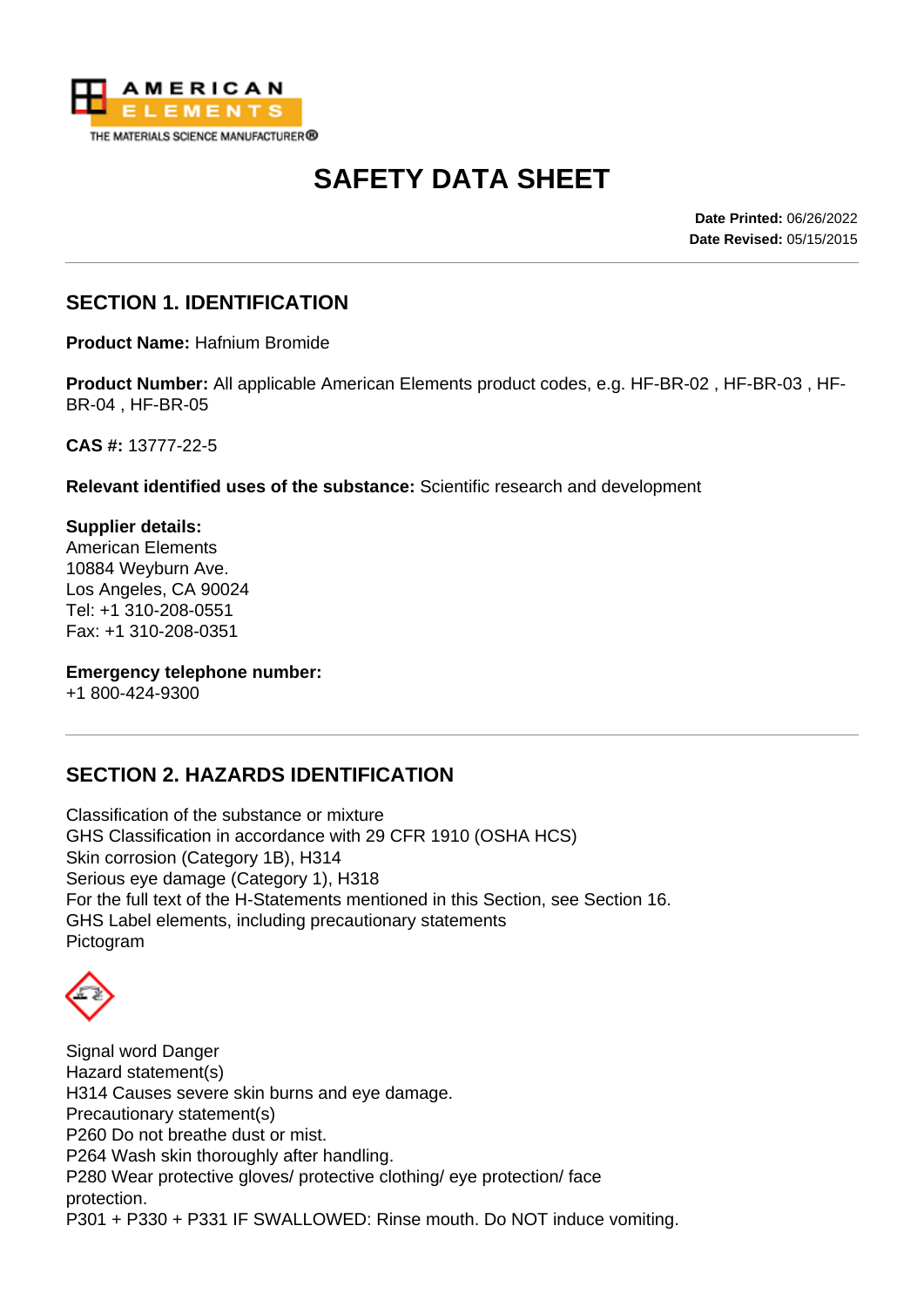P303 + P361 + P353 IF ON SKIN (or hair): Remove/ Take off immediately all contaminated clothing. Rinse skin with water/ shower. P304 + P340 IF INHALED: Remove victim to fresh air and keep at rest in a position comfortable for breathing. P305 + P351 + P338 IF IN EYES: Rinse cautiously with water for several minutes. Remove contact lenses, if present and easy to do. Continue rinsing. P310 Immediately call a POISON CENTER/doctor. P321 Specific treatment (see supplemental first aid instructions on this label). P363 Wash contaminated clothing before reuse. P405 Store locked up. P501 Dispose of contents/ container to an approved waste disposal plant. Hazards not otherwise classified (HNOC) or not covered by GHS - none

#### **SECTION 3. COMPOSITION/INFORMATION ON INGREDIENTS**

**Substances** Formula : HfBr4 Molecular weight : 498.11 g/mol CAS-No. : 13777-22-5 EC-No. : 237-416-9

## **SECTION 4. FIRST AID MEASURES**

Description of first aid measures General advice Consult a physician. Show this safety data sheet to the doctor in attendance.Move out of dangerous area. If inhaled If breathed in, move person into fresh air. If not breathing, give artificial respiration. Consult a physician. In case of skin contact Take off contaminated clothing and shoes immediately. Wash off with soap and plenty of water. Consult a physician. In case of eye contact Rinse thoroughly with plenty of water for at least 15 minutes and consult a physician.Continue rinsing eyes during transport to hospital. If swallowed Do NOT induce vomiting. Never give anything by mouth to an unconscious person. Rinse mouth with water. Consult a physician. Most important symptoms and effects, both acute and delayed The most important known symptoms and effects are described in the labelling (see section 2) and/or in section 11 Indication of any immediate medical attention and special treatment needed No data available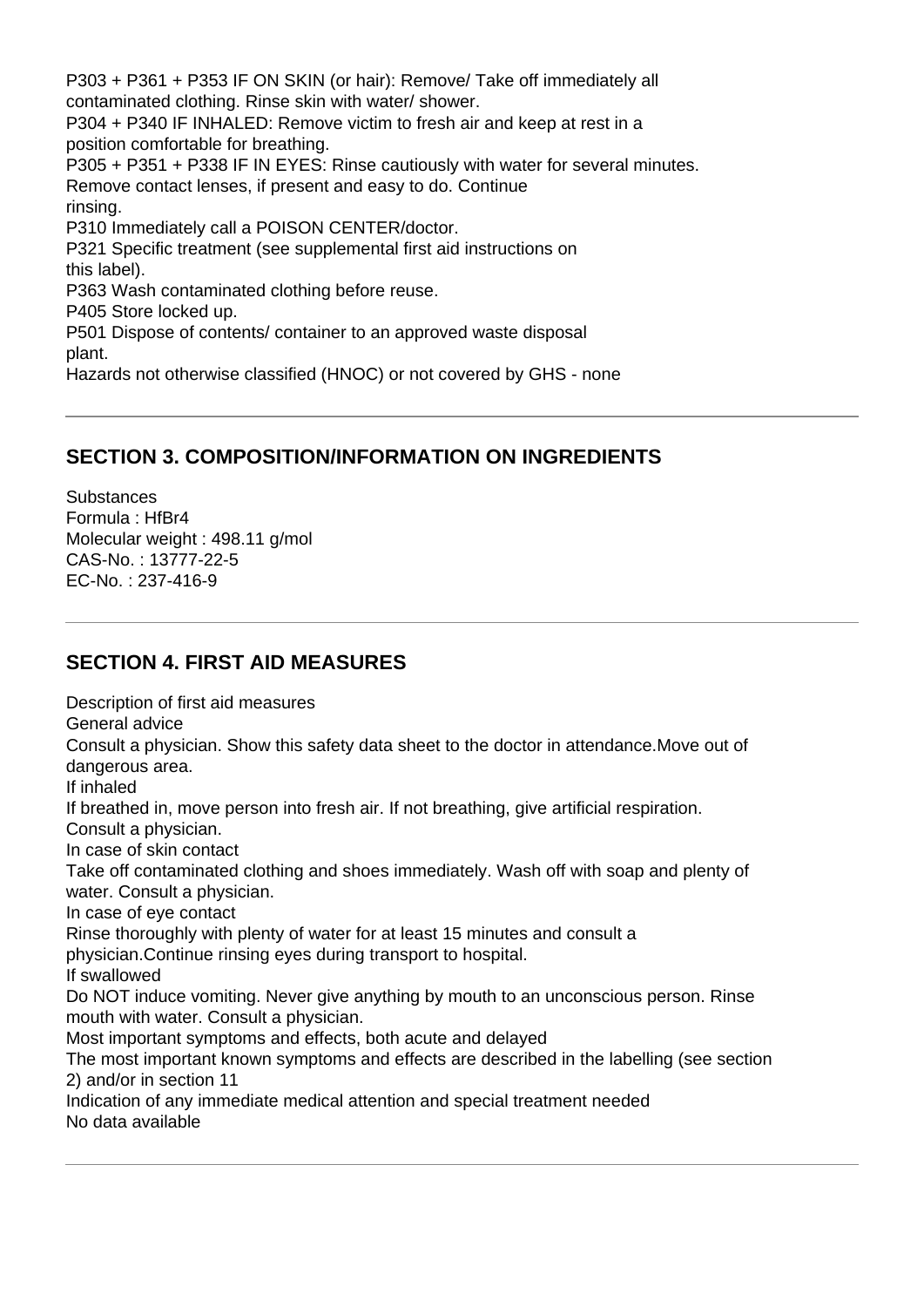# **SECTION 5. FIREFIGHTING MEASURES**

Extinguishing media Suitable extinguishing media Use water spray, alcohol-resistant foam, dry chemical or carbon dioxide. Special hazards arising from the substance or mixture Hydrogen bromide gas, Hafnium oxide Advice for firefighters Wear self-contained breathing apparatus for firefighting if necessary. Further information No data available

### **SECTION 6. ACCIDENTAL RELEASE MEASURES**

Personal precautions, protective equipment and emergency procedures Use personal protective equipment. Avoid dust formation. Avoid breathing vapours, mist or gas. Ensure adequate ventilation. Evacuate personnel to safe areas. Avoid breathing dust.

For personal protection see section 8.

Environmental precautions

Do not let product enter drains.

Methods and materials for containment and cleaning up

Pick up and arrange disposal without creating dust. Sweep up and shovel. Keep in

suitable, closed containers for disposal.

Reference to other sections

For disposal see section 13.

#### **SECTION 7. HANDLING AND STORAGE**

Precautions for safe handling Avoid formation of dust and aerosols. Provide appropriate exhaust ventilation at places where dust is formed.Normal measures for preventive fire protection. For precautions see section 2. Conditions for safe storage, including any incompatibilities Keep container tightly closed in a dry and well-ventilated place. Moisture sensitive. Storage class (TRGS 510): 8B: Non-combustible, corrosive hazardous materials Specific end use(s) Apart from the uses mentioned in section 1 no other specific uses are stipulated

#### **SECTION 8. EXPOSURE CONTROLS/PERSONAL PROTECTION**

Exposure controls Appropriate engineering controls Handle in accordance with good industrial hygiene and safety practice. Wash hands before breaks and at the end of workday. Personal protective equipment Eye/face protection Face shield and safety glasses Use equipment for eye protection tested and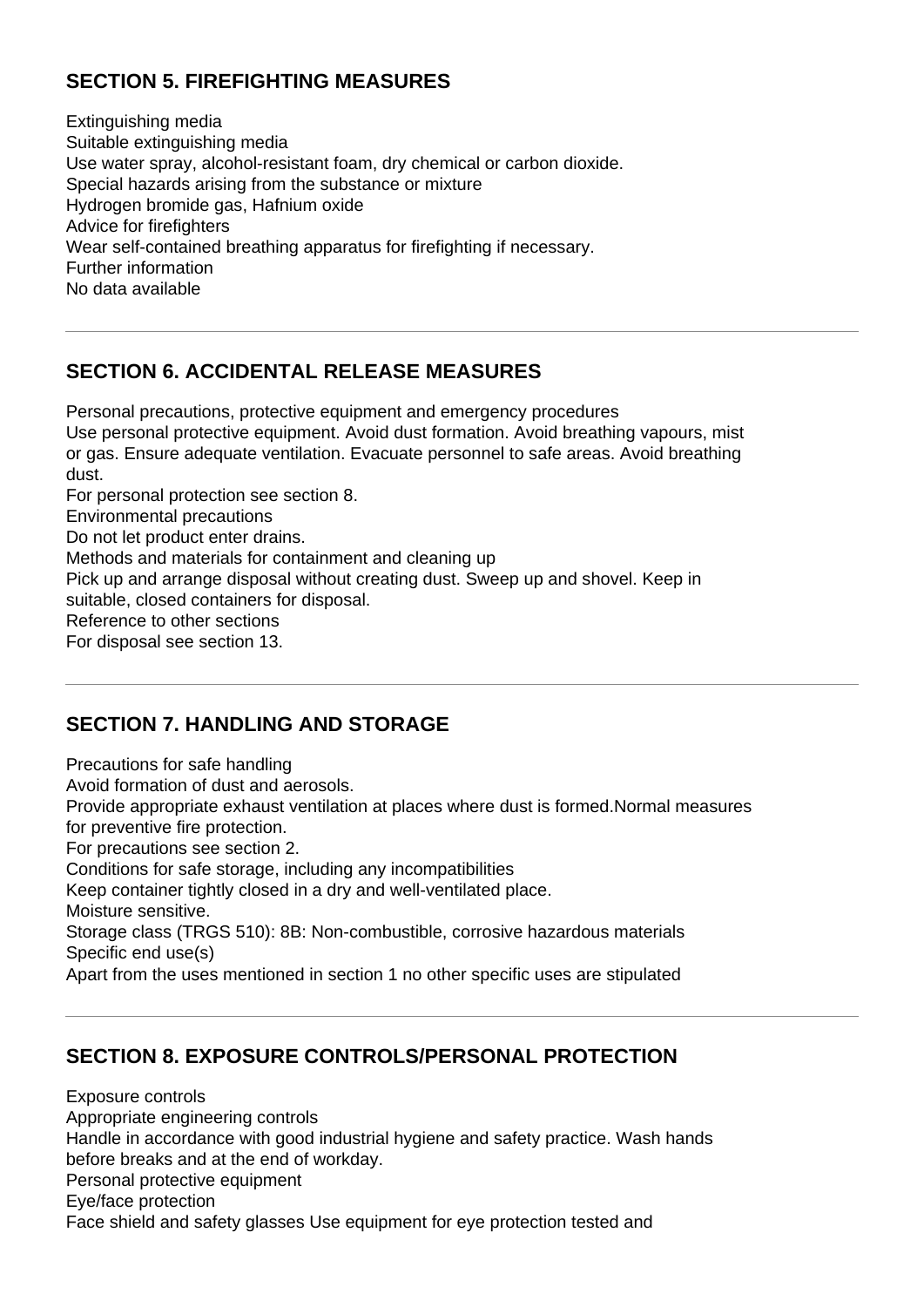approved under appropriate government standards such as NIOSH (US) or EN 166(EU).

Skin protection

Handle with gloves. Gloves must be inspected prior to use. Use proper glove removal technique (without touching glove's outer surface) to avoid skin contact with this product. Dispose of contaminated gloves after use in accordance with applicable laws and good laboratory practices. Wash and dry hands.

Body Protection

Complete suit protecting against chemicals, The type of protective equipment must be selected according to the concentration and amount of the dangerous substance at the specific workplace.

Respiratory protection

Where risk assessment shows air-purifying respirators are appropriate use a fullface particle respirator type N100 (US) or type P3 (EN 143) respirator cartridges as a backup to engineering controls. If the respirator is the sole means of protection, use a full-face supplied air respirator. Use respirators and components tested and approved under appropriate government standards such as NIOSH (US) or CEN (EU).

Control of environmental exposure Do not let product enter drains.

# **SECTION 9. PHYSICAL AND CHEMICAL PROPERTIES**

Information on basic physical and chemical properties

- a) Appearance Form: solid
- b) Odour No data available
- c) Odour Threshold No data available
- d) pH No data available
- e) Melting point/freezing point
- Melting point/range: 424 °C (795 °F)
- f) Initial boiling point and boiling range No data available
- g) Flash point ()Not applicable
- h) Evaporation rate No data available
- i) Flammability (solid, gas) No data available
- j) Upper/lower flammability or explosive limits No data available
- k) Vapour pressure No data available
- l) Vapour density No data available
- m) Relative density No data available
- n) Water solubility No data available
- o) Partition coefficient:
- n-octanol/water
- No data available
- p) Auto-ignition temperature No data available
- q) Decomposition temperature No data available
- r) Viscosity No data available
- s) Explosive properties No data available
- t) Oxidizing properties No data available
- Other safety information
- No data available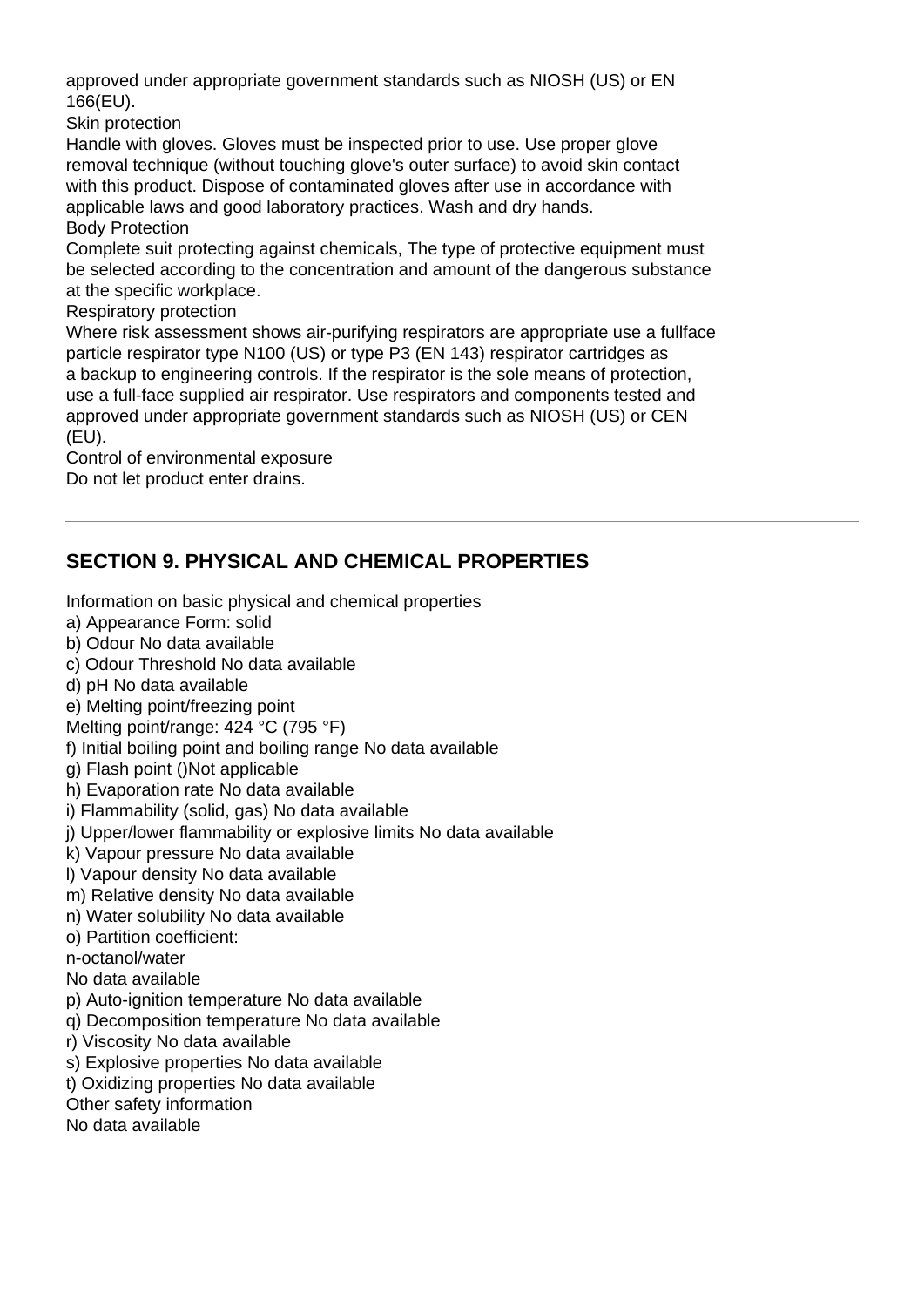# **SECTION 10. STABILITY AND REACTIVITY**

Possibility of hazardous reactions No data available Conditions to avoid Avoid moisture. Incompatible materials Strong oxidizing agents Hazardous decomposition products Hazardous decomposition products formed under fire conditions. - Hydrogen bromide gas, Hafnium oxide Other decomposition products - No data available In the event of fire: see section 5

### **SECTION 11. TOXICOLOGICAL INFORMATION**

Information on toxicological effects Acute toxicity No data available Inhalation: No data available Dermal: No data available No data available Skin corrosion/irritation No data available Serious eye damage/eye irritation No data available Respiratory or skin sensitisation No data available Germ cell mutagenicity No data available **Carcinogenicity** IARC: No component of this product present at levels greater than or equal to 0.1% is identified as probable, possible or confirmed human carcinogen by IARC. NTP: No component of this product present at levels greater than or equal to 0.1% is identified as a known or anticipated carcinogen by NTP. OSHA: No component of this product present at levels greater than or equal to 0.1% is on OSHA's list of regulated carcinogens. Reproductive toxicity No data available No data available Specific target organ toxicity - single exposure No data available Specific target organ toxicity - repeated exposure No data available Aspiration hazard No data available Additional Information RTECS: Not available Cough, Shortness of breath, Headache, Nausea, Vomiting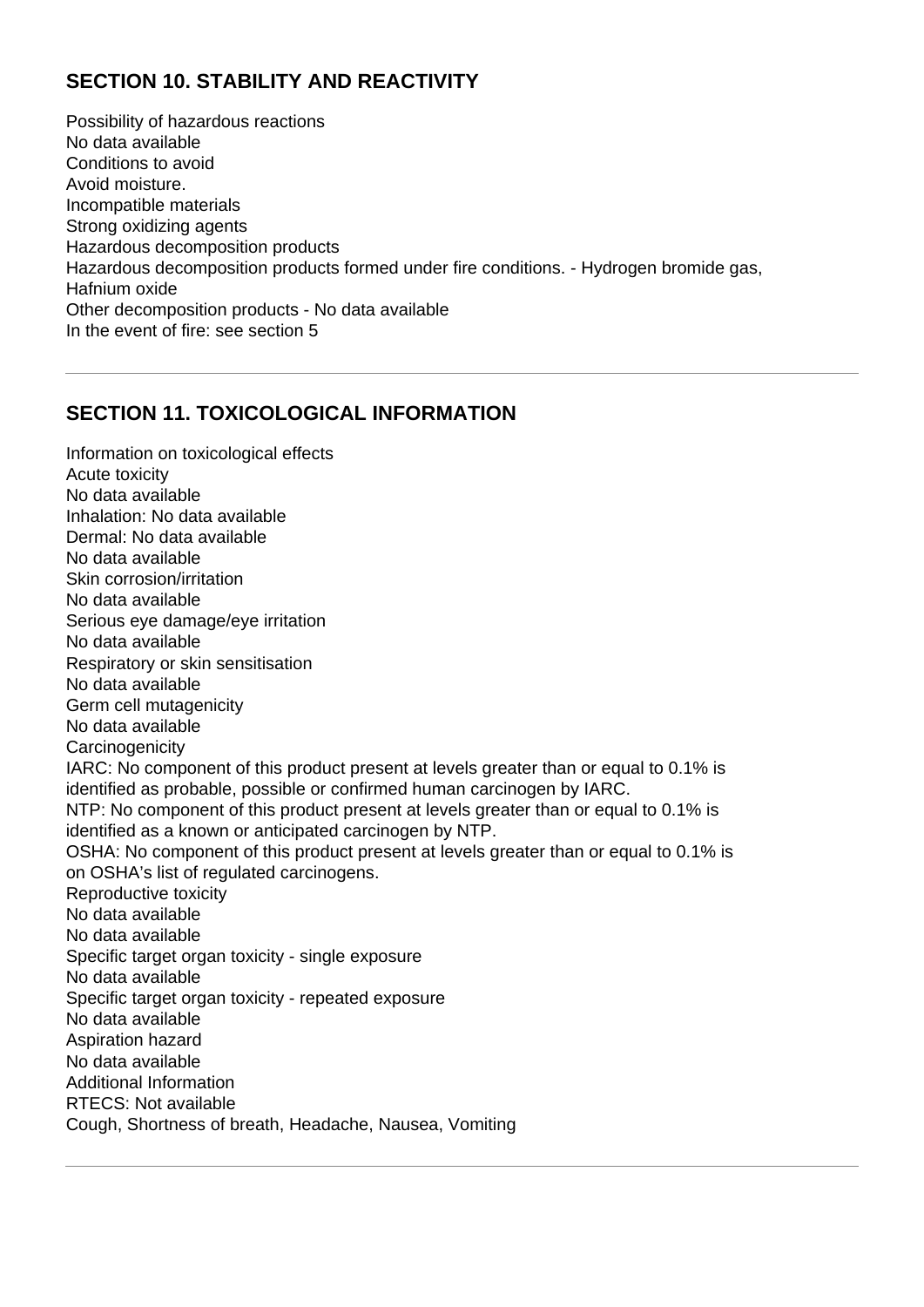# **SECTION 12. ECOLOGICAL INFORMATION**

**Toxicity** No data available Persistence and degradability No data available Bioaccumulative potential No data available Mobility in soil No data available Results of PBT and vPvB assessment PBT/vPvB assessment not available as chemical safety assessment not required/not conducted Other adverse effects No data available

# **SECTION 13. DISPOSAL CONSIDERATIONS**

Waste treatment methods **Product** Offer surplus and non-recyclable solutions to a licensed disposal company. Contact a licensed professional waste disposal service to dispose of this material. Dissolve or mix the material with a combustible solvent and burn in a chemical incinerator equipped with an afterburner and scrubber. Contaminated packaging Dispose of as unused product.

#### **SECTION 14. TRANSPORT INFORMATION**

DOT (US) UN number: 1759 Class: 8 Packing group: II Proper shipping name: Corrosive solids, n.o.s. (Hafnium(IV) bromide) Poison Inhalation Hazard: No IMDG UN number: 1759 Class: 8 Packing group: II EMS-No: F-A, S-B Proper shipping name: CORROSIVE SOLID, N.O.S. (Hafnium(IV) bromide) IATA UN number: 1759 Class: 8 Packing group: II Proper shipping name: Corrosive solid, n.o.s. (Hafnium(IV) bromide)

#### **SECTION 15. REGULATORY INFORMATION**

SARA 302 Components No chemicals in this material are subject to the reporting requirements of SARA Title III, Section 302. SARA 313 Components This material does not contain any chemical components with known CAS numbers that exceed the threshold (De Minimis) reporting levels established by SARA Title III, Section 313.

SARA 311/312 Hazards